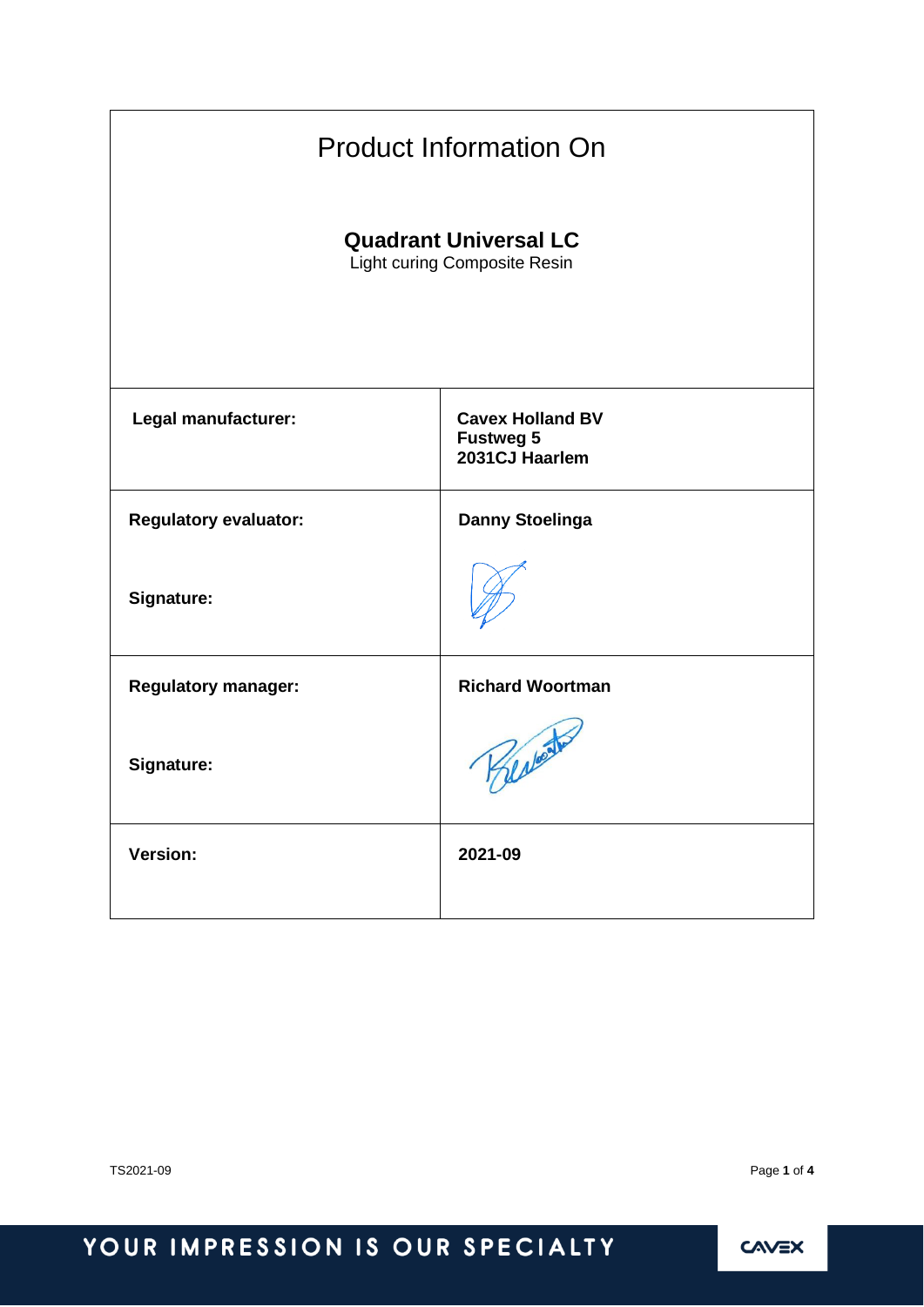### • **Introduction.**

Quadrant Universal LC is a light curing radiopaque composite filling material with fluoride release, designed for the restoration of both anterior and posterior teeth: a composite for universal use. It is available in 11 shades (9 Vita™ shades, 1 opaque shade and 1 incisal shade) for optimal color matching, packed in syringes of 4 g each or "single use" capsules of 0.25 g each.

Quadrant Universal LC is used to fill cavities, prepared according to the principles of adhesive dentistry, adopting the minimal invasive technique for maximal preservation of sound tooth tissue. This requires the application of an adhesive bonding system such as Quadrant UniBond or Quadrant Uni-1-Bond in the so-called "total etch technique", in combination with an etching agent such as Quadrant Total Etch.

The normal procedure, after a "lege artis" cavity preparation, conditioning of the tooth tissue involved (both enamel and dentin) and the application of the bonding agent, is as follows:

- the composite resin is applied in the cavity in a layer of max. 2 mm thickness and light cured;
- depending on the situation, one or more layers are applied and light cured;
- after filling the cavity, the restoration is modelled and shaped, and finally finished and polished.

Quadrant Universal LC has been developed as a response to the demand for composites that are suitable for front teeth as well as molars and pre-molars. In such a universal composite, the properties of an anterior composite and a posterior composite have to be combined. Therefore Quadrant Universal LC:

- is available in a variety of shades, including an opaque shade, with a shade guide made of original composite;
- is very easy to handle and to model;
- does not stick to instruments;
- can be polished to a high gloss;

but it also:

- releases fluoride and is radio-opaque;
- shows exceptional strength and abrasion resistance:
- does not damage the antagonist tooth.

Quadrant Universal LC capsules are Centrix-compatible and can be applied for instance with the Quadrant Q-Gun.

Quadrant Universal LC in capsules and syringes are available in the following shades: A1, A2, A3, A3.5, A4, B2, B3, C2, C3 OA2 and I.

QuadrantUniversal LC is indicated for the following restorations:

- 1) Class I, II and V restorations of posterior teeth
- 2) Class III, IV and V restorations of anterior teeth
- 3) Cervical cavities or defects involving root surfaces

TS2021-09 Page **2** of **4**

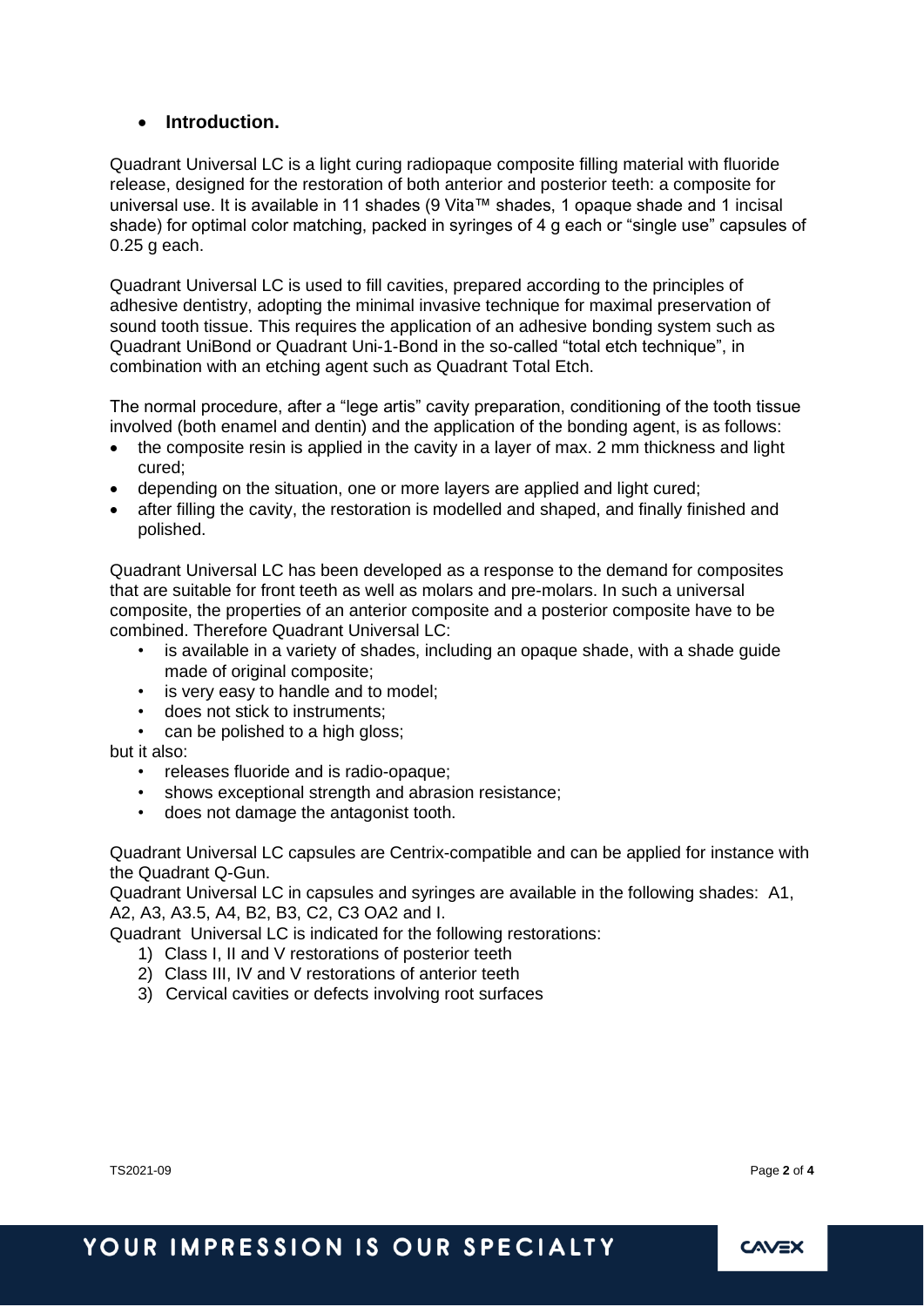Quadrant Universal LC is developed and manufactured by Cavex Holland B.V., a Company that is certified according to the provisions of the Council Directive 2017/745 concerning Medical Devices, against ISO 9001 and ISO13485.

QuadrantUniversal LC bears the CE-Mark of conformity.

### • **Composition.**

The basic ingredients of Quadrant Universal LC are:

| Methacrylate-based monomers                            | $24.5$ % w |     |
|--------------------------------------------------------|------------|-----|
| Silica, silicate glass and fluoride containing fillers | 75.0       | % w |
| Polymerisation catalysts                               | 0.3        | % w |
| Inorganic pigments                                     | 0.2        | % w |

### • **Manufacturing.**

Basically, the monomers and fillers are carefully weighed and blended in high-performance kneading equipment under vacuum, in order to obtain a composite paste, free of air bubbles. The last production step is to add the inorganic pigments in order to obtain the various shades in which the product is made available.

Finally, the composite paste is filled into syringes or "single use" capsules.

### • **Laboratory control.**

Quadrant Universal LC is in full compliance with the EN 24049 standard for resin-based dental filling materials.

The following table gives typical values for the most important properties:

|                       | <b>Quadrant Universal LC</b> |                         |
|-----------------------|------------------------------|-------------------------|
| filler content        | 60                           | $%$ vol.                |
| compressive strength  | 400                          | <b>MPa</b>              |
| flexural strength     | >100                         | <b>MPa</b>              |
| modulus of elasticity | >9000                        | <b>MPa</b>              |
| water absorption      | <45                          | $\mu$ g/mm <sup>3</sup> |
| radiopacity           | 200                          | $%$ Al                  |

TS2021-09 Page **3** of **4**